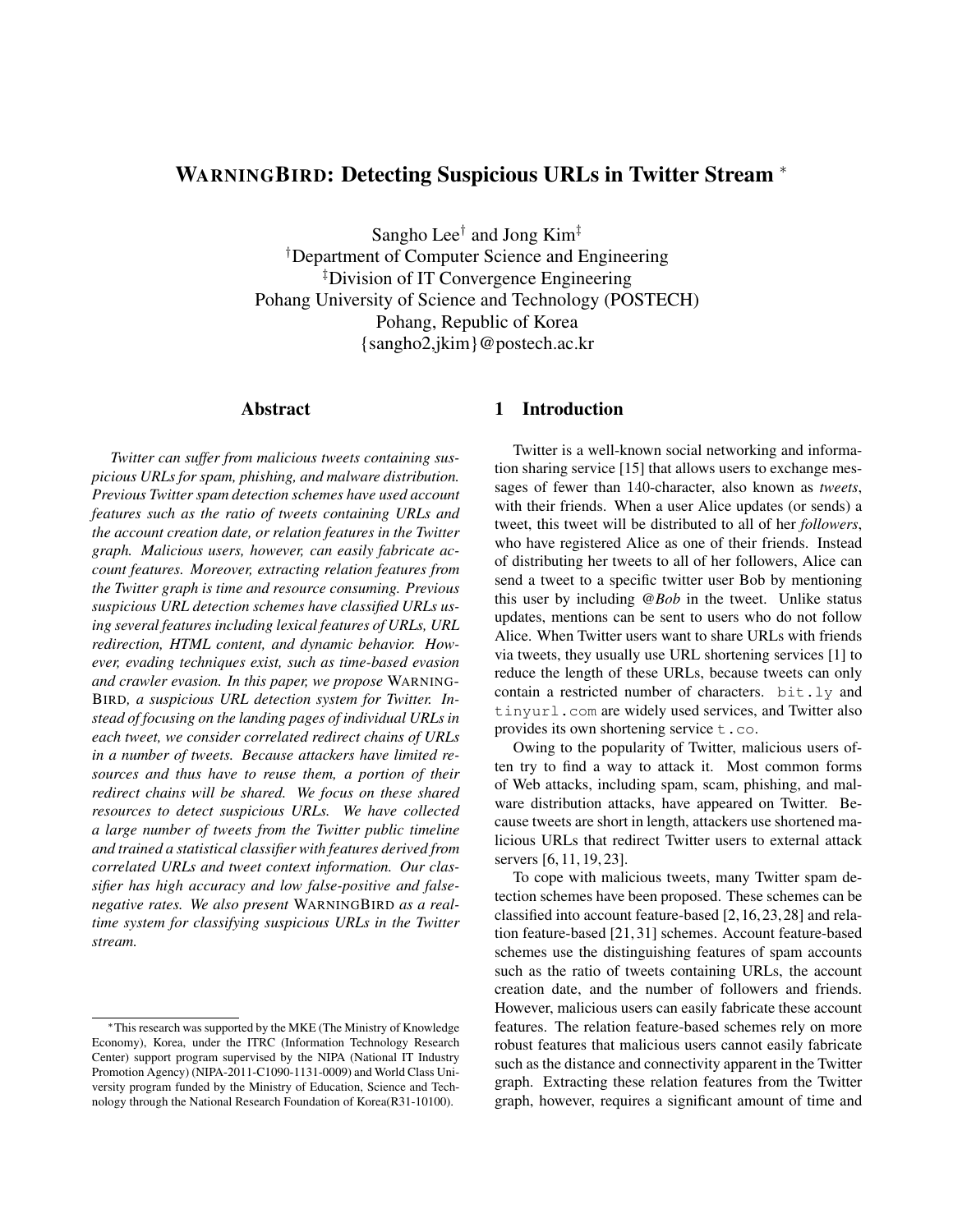resources, because the Twitter graph is tremendous in size.

A number of suspicious URL detection schemes [3, 17– 19, 24, 30] have also been introduced. They use static or dynamic crawlers and may be executed in virtual machine honeypots, such as Capture-HPC [4], HoneyMonkey [29], and Wepawet [7], to investigate newly observed URLs. These schemes classify URLs according to several features including lexical features of URLs, DNS information, URL redirection, and the HTML content of the landing pages. Nonetheless, malicious servers can bypass investigation by selectively providing benign pages to crawlers. For instance, because static crawlers usually cannot handle JavaScript or Flash, malicious servers can use them to deliver malicious content only to normal browsers. Even if investigators use dynamic crawlers that have (almost) all the functionalities of real browsers, malicious servers may be able to distinguish them through IP address, user interaction, browser fingerprinting [8], or honeyclient detection techniques [14]. A recent technical report from Google has also discussed techniques for evading current Web malware detection systems [20]. Malicious servers can also employ temporal behaviors—providing different content at different times—to evade investigation [24].

In this paper, we propose WARNINGBIRD, a suspicious URL detection system for Twitter. Instead of investigating the landing pages of individual URLs in each tweet, which may not be successfully fetched, we considered correlated redirect chains of URLs included in a number of tweets. Because attackers' resources are limited and need to be reused, a portion of their redirect chains must be shared. We found a number of meaningful features of suspicious URLs derived from the correlated URL redirect chains and related tweet context information. We collected a large number of tweets from the Twitter public timeline and trained a statistical classifier with their features. The trained classifier has high accuracy and low false-positive and false-negative rates.

The contributions of this paper can be summarized as follows:

- We present a new suspicious URL detection system for Twitter that is based on correlations of URL redirect chains, which are difficult to fabricate. The system can classify suspicious URLs found in the Twitter stream in real time.
- We introduce new features of suspicious URLs: some of them are newly discovered and others are variations of previously discovered features.
- We present some investigation results regarding suspicious URLs that have been widely distributed through Twitter over the past several months and continue to remain active.

The remainder of this paper is organized as follows. In Section 2, we discuss case studies on suspicious URLs in Twitter. In Section 3, we introduce our system, WARNING-BIRD. In Section 4, we present the evaluation results. In Section 5, we discuss the limitations of the proposed system. In Section 6, we discuss related work. Finally, we conclude this paper in Section 7.

## 2 Case Study

#### 2.1 blackraybansunglasses.com

consider blackraybansunglasses.com, which is a suspicious site associated with spam tweets. We first encountered this site in April 2011 and it remains active. We use a one percent sample of tweets collected on July 11, 2011, to conduct an in-depth analysis of the site (see Figure 1). blackraybansunglasses.com has a page, redirect.php, that conditionally redirects users to random spam pages. It uses a number of different Twitter accounts and shortened URLs to distribute its URL to other Twitter users. According to our dataset, it uses 6, 585 different Twitter accounts and shortened URLs, and occupies about 2.83% of all the 232, 333 tweets with URLs that we sampled. When a user clicks on one of the shortened URLs, such as bit.ly/raCz5i distributed by zarzuelavbafpv0, he or she will be redirected to a private redirection site, such as beginnersatlanta.tk, which seems to be managed by the operator of blackraybansunglasses.com. The user will then be repeatedly redirected to bestfreevideoonline.info and blackraybansunglasses.com. The redirection site blackraybansunglasses.com evaluates whether its visitors are normal browsers or crawlers using several methods, including cookie or user-agent checking. When it is sure that a current visitor is a normal browser, it redirects the visitor to forexstrategysite.com, which then finally redirects him or her to random spam pages. When blackraybansunglasses.com determines that a current visitor is not a normal browser, it simply redirects the visitor to google.com to avoid investigation. Therefore, crawlers may not be able to see forexstrategysite.com or the further random spam pages.

Another interesting point about blackraybansunglasses.com is that it does not use Twitter APIs to distribute malicious tweets. Instead, it abuses the Twitter Web interface. Previous Twitter spam detection schemes usually assumed that many spammers would use Twitter APIs to distribute their spam tweets. Smart Twitter spammers, however, no longer rely on Twitter APIs, because they know that using APIs will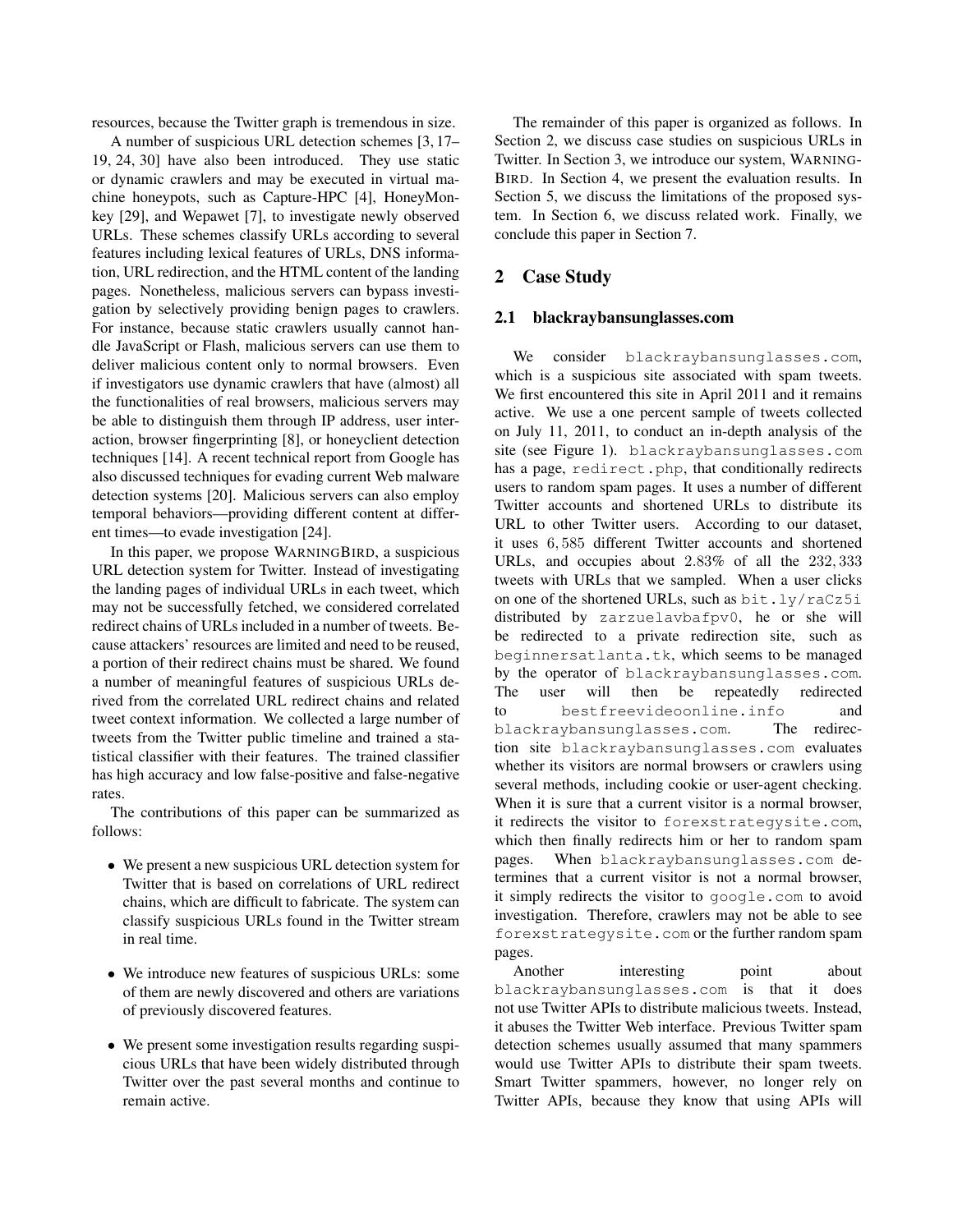

**Figure 1. Redirect chains of blackraybansunglasses.com on July 11, 2011**

distinguish their tweets from normal tweets. For instance, tweetattacks.com [26] sells a Twitter spam program that uses the Web interface instead of APIs to make spam receivers believe that the received tweets are not spam and to circumvent API limits.

#### 2.2 24newspress.net

Let us also discuss 24newspress.net, which is a suspicious site distributed via tweets. We first found this site at the end of June 2011 and it remains active. We use one percent of the tweet samples collected on July 23, 2011, to conduct an in-depth analysis of the page (see Figure 2). Unlike blackraybansunglasses.com 24newspress.net does not perform conditional redirection to avoid investigation. Instead, it uses a number of IP addresses and domain names for cloaking like IP fast flux and domain flux methods [12, 22]. It has five other domain names: 24dailyreports.net, 7reports.net, job365report.net, jobs-post.net, and week-job.net. It also uses a number of different shortened URLs and different Twitter accounts to distribute tweets to Twitter users. In our dataset, we found 6, 205 tweets related to 24newspress.net, which represent about 2.41% of all the 257, 329 tweets with URLs sampled. In addition, it abuses a mobile Twitter Web interface to distribute its spam tweets.

## 2.3 Frequent URL Redirect Chains

We performed a simple investigation on three days' worth of tweet samples culled from July 23 to 25, 2011. We extracted frequent URL redirect chains from the sample data and ranked them according to their frequency after removing whitelisted domain names. Many suspicious sites, such as jbfollowme.com, which attempts to attract Justin Bieber's fans, proved to be highly ranked (see Table 1).

#### 2.4 Observations

From the previous examples, we can identify meaningful characteristics of suspicious URLs. They use a number of different Twitter accounts and shortened URLs, or a number of domain names and IP addresses to cloak the same suspicious URLs. They also use long redirect chains to avoid investigation. Moreover, they appear more frequently in the Twitter public timeline than benign URLs. These characteristics are the basis for the feature models we employ to classify suspicious URLs.

## 3 Proposed System

## 3.1 Motivation and Basic Idea

Our goal is to develop a suspicious URL detection system for Twitter that is robust enough to protect against con-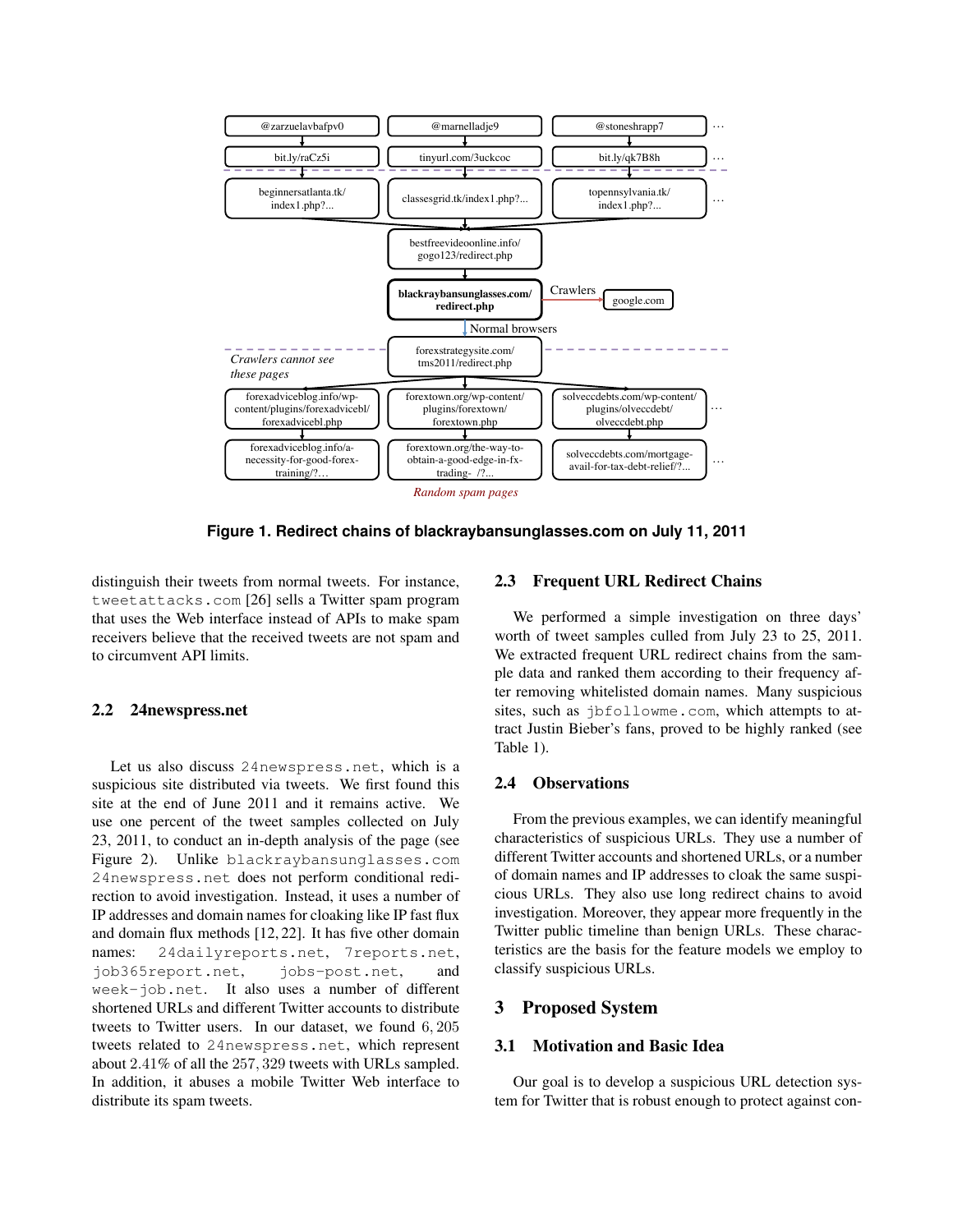

**Figure 2. Redirect chains of 24newspress.net on July 23, 2011**

**Table 1. Domain names of frequent URL redirect chains from July 23 to 25, 2011**

| Rank | July 23                   | July 24                   | July 25                   |
|------|---------------------------|---------------------------|---------------------------|
|      | 24newpress.net            | 24newspress.net           | 24newpress.net            |
|      | blackraybansunglasses.com | blackraybansunglasses.com | blackraybansunglasses.com |
| 3    | software-spot.com         | cheapdomainname.info      | bigfollow.net             |
| 4    | ustream.tv                | ustream.tv                | twitmais.com              |
|      | 10bit.info                | twitmais.com              | jbfollowme.com            |
| 6    | blackreferrer.com         | bigfollow.net             | addsequidores.com.br      |
|      | tweetburner.com           | jbfollowme.com            | elitebrotherhood.net      |
| 8    | livenation.com            | 10bit.info                | livenation.com            |
| 9    | twitmais.com              | addsequidores.com.br      | naturesoundcds.com        |
| 10   | bigfollow.net             | wayjump.com               | all-about-legal.net       |



**Figure 3. Conditional redirection**

ditional redirections. Let us consider a simple example of conditional redirections (see Figure 3). In this example, an attacker creates a long URL redirect chain by using public URL shortening services, such as bit.ly and t.co, and his or her own private redirection servers to redirect visitors to a malicious landing page. The attacker then uploads a tweet including the initial URL of the redirect chain to Twitter. Later, when a user or a crawler visits the initial URL, he or she will be redirected to an *entry point* of intermediate URLs that are associated with private redirection servers. Some of these redirection servers will check whether the current visitor is a normal browser or a crawler. If the current visitor seems to be a normal browser, they will redirect the visitor to a malicious landing page. If not, they will redirect the visitor to a benign landing page. Therefore, the attacker can selectively attack normal users while deceiving investigators.

The above example shows us that, as investigators, we cannot fetch malicious landing URLs, because attackers do not reveal them to us. We also cannot rely on the initial URLs, because attackers can generate a large number of different initial URLs by abusing URL shortening services. Fortunately, the case study on blackraybansunglasses.com shows that attackers *reuse some of their redirection servers* when creating a number of redirect chains, because they do not have infinite redirection servers (see Section 2). Therefore, if we analyze a number of *correlated redirect chains* instead of an individual redirect chain, we can find an entry point of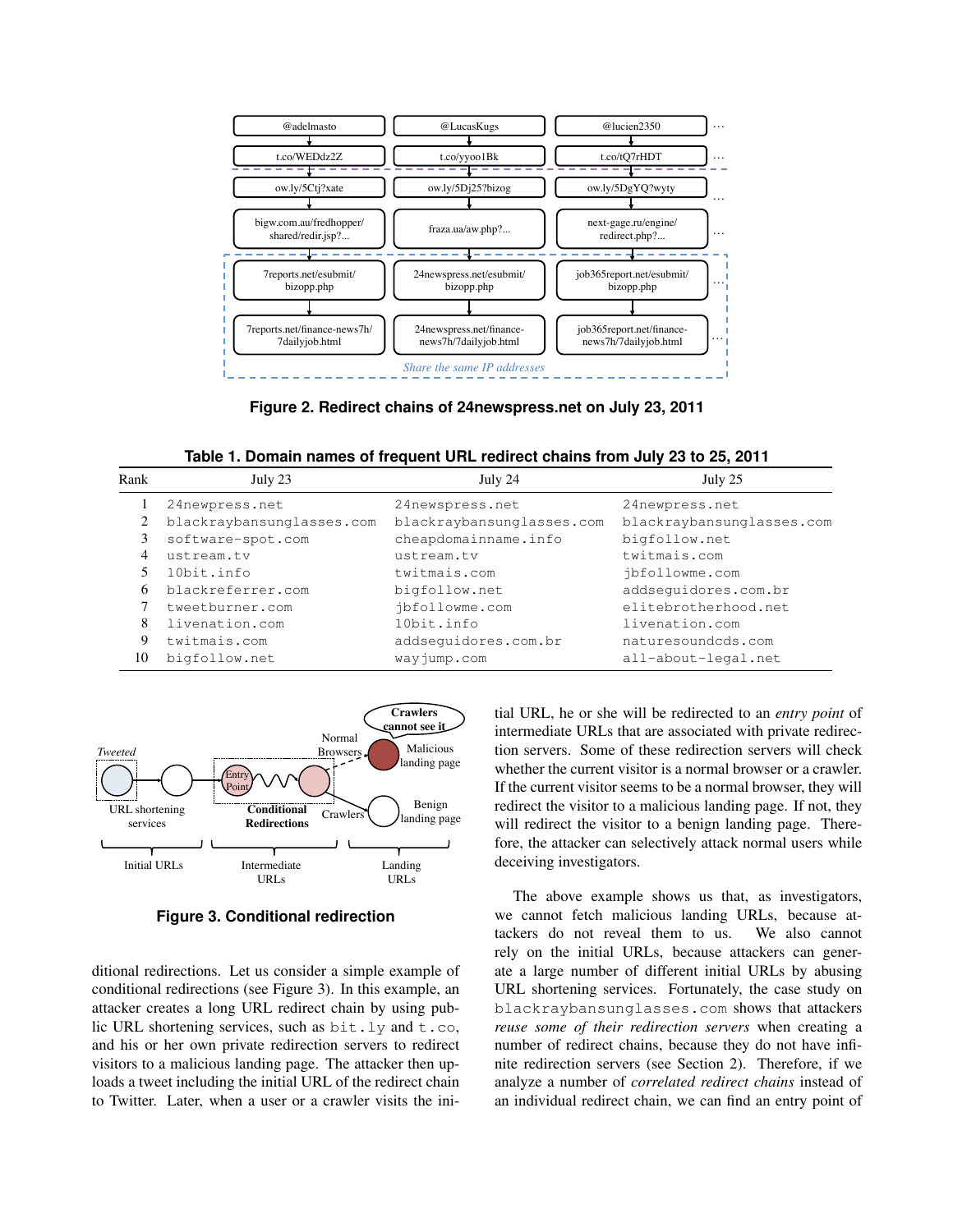

**Figure 4. Redirect chains and their correlation**

the intermediate URLs in the correlated redirect chains. Let us consider the three redirect chains shown in the top half of Figure 4. These three redirect chains share some URLs:  $A_3 = C_3$ ,  $A_4 = B_3 = C_4$ , and  $A_6 = B_5$ . By combining the three redirect chains using these shared URLs, we can generate the correlated redirect chains (the bottom half of Figure 4) that share the same entry point URL,  $A_4$  (because  $A_4$  is the most frequent URL in the chains). The correlated redirect chains show that the entry point has three different initial URLs and two different landing URLs, and participates in redirect chains that are six to seven URLs long. These are the characteristics of the suspicious URLs that we considered in Section 2. Therefore, this correlation analysis can help to detect suspicious URLs even when they perform conditional redirections, because the suspiciousness of the two landing URLs is not important to the correlation analysis.

#### 3.2 System Details

WARNINGBIRD is composed of four major components: data collection, feature extraction, training, and classification (see Figure 5).

Data collection: The data collection component has two subcomponents: the collection of tweets with URLs and crawling for URL redirections. To collect tweets with URLs and their context information from the Twitter public timeline, this component uses Twitter Streaming APIs [27]. Whenever this component receives a tweet with a URL from Twitter, it executes a crawling thread that follows all redirections of the URL and looks up the corresponding IP addresses. The crawling thread appends these retrieved URL and IP chains to the tweet information and pushes this extended tweet information into a tweet queue. As we have seen, our crawler cannot reach malicious landing URLs when they use conditional redirections to evade crawlers. However, because our detection system does not rely on the features of landing URLs, it works independently of such crawler evasions.

Feature extraction: The feature extraction component has three subcomponents: grouping identical domains, finding entry point URLs, and extracting feature vectors. This component monitors the tweet queue to check whether a sufficient number of tweets have been collected. Specifically, our system uses a tweet window instead of individual tweets. When more than  $w$  tweets are collected ( $w$  is 10,000 in the current implementation), it pops  $w$  tweets from the tweet queue. First, for all URLs in the  $w$  tweets, this component checks whether they share the same IP addresses. If some URLs share at least one IP address, it replaces their domain names with a list of those with which they are grouped. For instance, when http://123.com/hello.html and http://xyz.com/hi.html share the same IP address, this component replaces these URLs with http://['123.com','xyz.com']/hello.html and http://['123.com','xyz.com']/hi.html, respectively. This grouping process allows the detection of suspicious URLs that use several domain names to bypass blacklisting.

Next, the component tries to find the entry point URL for each of the  $w$  tweets. First, it measures the frequency with which each URL appears in the  $w$  tweets. It then discovers the most frequent URL in each URL redirect chain in the  $w$ tweets. The URLs thus discovered become the entry points for their redirect chains. If two or more URLs share the highest frequency in a URL chain, this component selects the URL nearest to the beginning of the chain as the entry point URL.

Finally, for each entry point URL, this component finds URL redirect chains that contain the entry point URL, and extracts various features from these URL redirect chains and the related tweet information (details of these features will be given in Subsection 3.3). These feature values are then turned into real-valued feature vectors.

When we group domain names or find entry point URLs, we ignore whitelisted domains to reduce false-positive rates. Whitelisted domains are not grouped with other domains and are not selected as entry point URLs. Our whitelisted domain names include the Alexa Top 1000 sites, some famous URL shortening sites, and some domains that we have manually verified.

Training: The training component has two subcomponents: retrieval of account statuses and the training classifier. Because we use an offline supervised learning algorithm, the feature vectors for training are relatively old values than feature vectors for classification. To label the training vectors,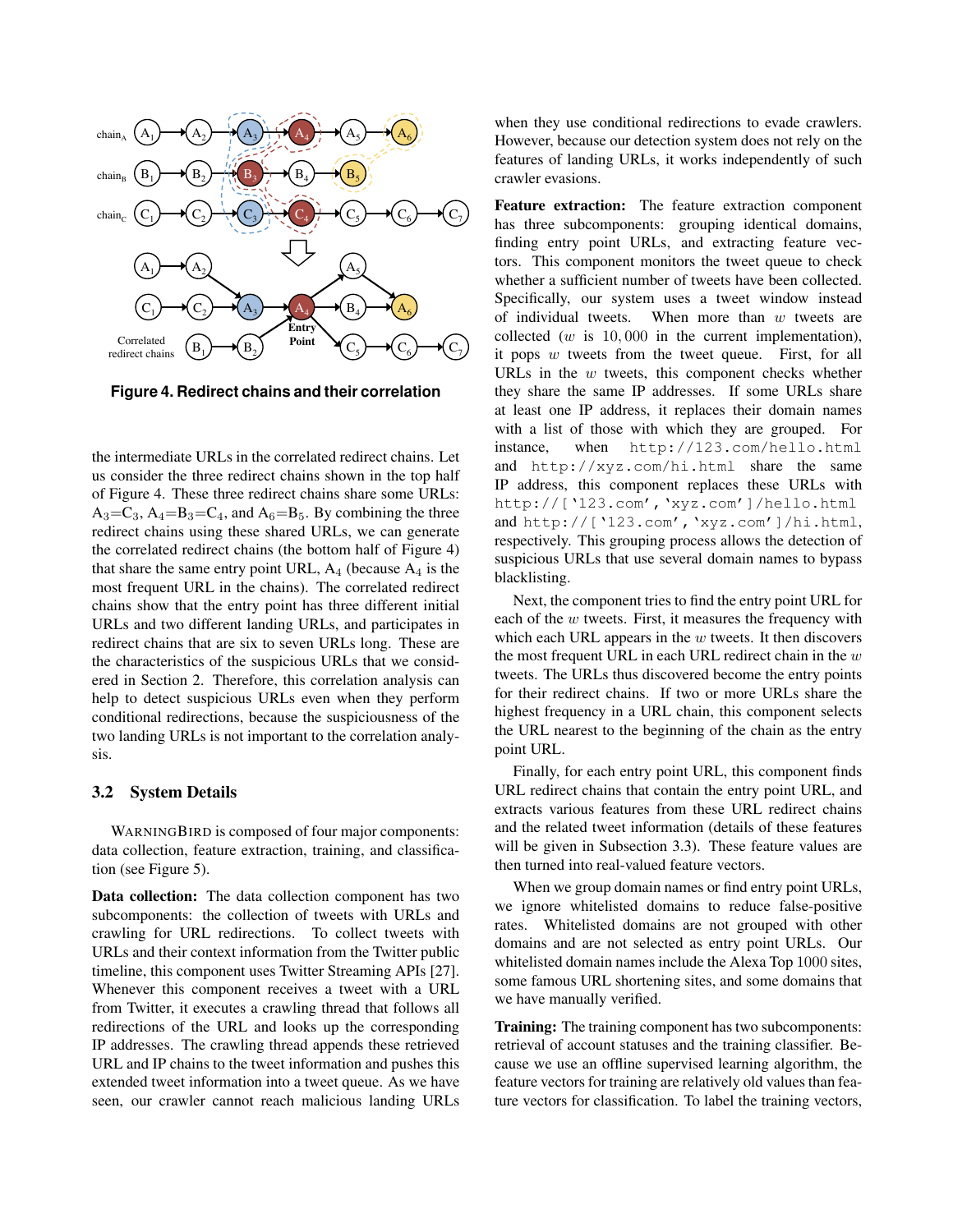

**Figure 5. System overview**

we use the Twitter account status; URLs from suspended accounts are considered malicious and URLs from active accounts are considered benign. We periodically update our classifier by using labeled training vectors.

Classification: The classification component executes our classifier using input feature vectors to classify suspicious URLs. When the classifier returns a number of malicious feature vectors, this component flags the corresponding URLs and their tweet information as suspicious. These URLs, detected as suspicious, will be delivered to security experts or more sophisticated dynamic analysis environments for in-depth investigation.

## 3.3 Features

We introduce 12 features for classifying suspicious URLs on Twitter. These features can be classified as features derived from correlated URL redirect chains and features derived from the related tweet context information. We also describe how we normalize these feature values to real values between zero and one.

### 3.3.1 Features Derived from Correlated URL Redirect **Chains**

URL redirect chain length: Attackers usually use long URL redirect chains to make investigations more difficult and avoid the dismantling of their servers. Therefore, when an entry point URL is malicious, its chain length may be longer than those of benign URLs. To normalize this feature, we choose an upper-bound value of 20, because most of the redirect chains we have seen over the four-month period have had fewer than 20 URLs in their chains. If the length of a redirect chain is  $l$ , this feature can be normalized as  $min(l, 20)/20$ .

Frequency of entry point URL: The number of occurrences of the current entry point URL within a tweet window is important. Frequently appearing URLs that are not whitelisted are usually suspicious, as discussed in Section 2. When the window size is  $w$  and the number of occurrences is *n*, this feature can be normalized as  $n/w$ .

Position of entry point URL: Suspicious entry point URLs are not usually located at the end of a redirect chain, because they have to conditionally redirect visitors to different landing URLs. If the position of an entry point of a redirect chain of length l is p, this can be normalized as  $p/l$ .

Number of different initial URLs: The initial URL is the beginning URL that redirects visitors to the current entry point URL. Attackers usually use a large number of different initial URLs to make their malicious tweets, which redirect visitors to the same malicious URL, look different. If the number of different initial URLs redirecting visitors to an entry point URL that appears  $n$  times is  $i$ , this feature can be normalized as  $i/n$ .

Number of different landing URLs: If the current entry point URL redirects visitors to more than one landing URL, we can assume that the current entry point URL performs conditional redirection behaviors and may be suspicious. If an entry point URL that appears  $n$  times redirects visitors to  $\lambda$  different landing URLs, this feature can be normalized as  $\lambda/n$ .

### 3.3.2 Features Derived from Tweet Context Information

The features derived from the related tweet context information are variations of previously discovered features. Our variations focused on the similarity of tweets that share the same entry point URLs.

Number of different sources: Sources are applications that upload the current entry point URL to Twitter. Attackers usually use the same source application, because maintaining a number of different applications is difficult. Benign users, however, usually use various Twitter applications, such as TweetDeck and Echofon. Therefore, the number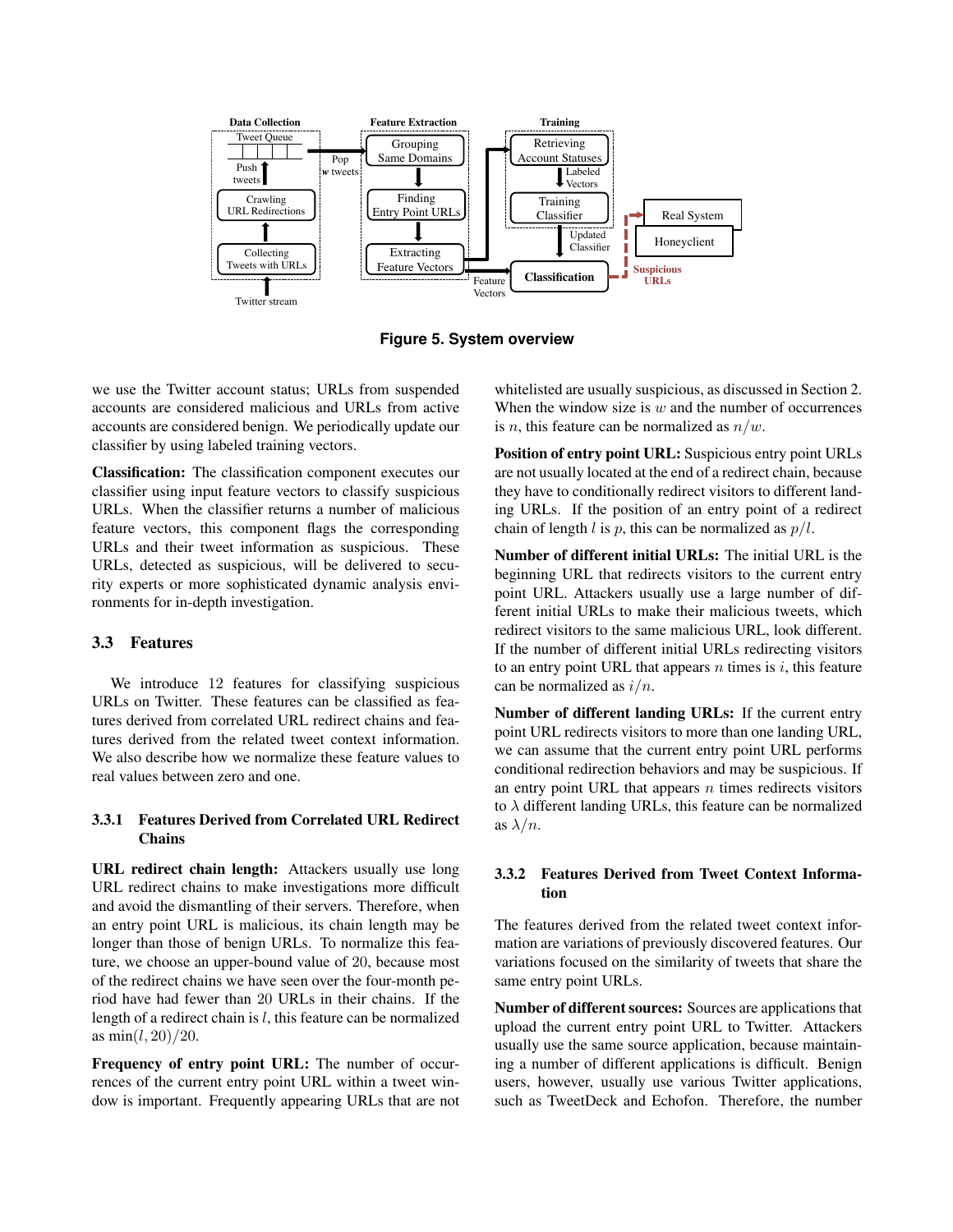of different sources may be small when the current entry point URL is suspicious. If the number of different sources of an entry point URL that occurs  $n$  times is  $s$ , this feature can be normalized as  $s/n$ .

Number of different Twitter accounts: The number of different Twitter accounts that upload the current entry point URL can be used to detect injudicious attackers who use a small number of Twitter accounts to distribute their malicious URLs. If the number of Twitter accounts uploading an entry point URL that occurs n times is  $\alpha$ , this feature can be normalized as  $\alpha/n$ .

Standard deviation of account creation date: Attackers usually create a large number of Twitter accounts within a relatively short time period. Therefore, if the creation dates of the accounts that upload the same entry point URL are similar, it might indicate that the current entry point URL is suspicious. We use the standard deviation of account creation date as a similarity measure. To normalize the standard deviation, we assume that the time difference between any account creation dates is less than or equal to one year. Therefore, this feature can be normalized as

$$
\min\left(\frac{\text{std(a set of account creation date)}}{(1 \text{ year})\sqrt{n}}, 1\right)
$$

.

Standard deviation of the number of followers and number of friends: The numbers of followers and friends of attackers' accounts are usually similar, because attackers use certain programs to increase their numbers of followers and friends. We again use standard deviations to check for similarities in the numbers of followers and friends. To normalize the standard deviations, we assume that the number of followers and friends is usually less than or equal to 2, 000, which is the restricted number of accounts Twitter allows one can to follow. Therefore, these features can be normalized as

$$
\min\left(\frac{\text{std(\#followers or \#friends)}}{2000\sqrt{n}}, 1\right).
$$

Standard deviation of the follower-friend ratio: We define the follower-friend ratio as below:

$$
\frac{\min(\#followers, \#friends)}{\max(\#followers, \#friends)}.
$$

Like the numbers of followers and friends, the followerfriend ratios of attackers' accounts are similar. We use a normalized standard deviation to check the similarity as

$$
\min\left(\frac{\text{std(a set of followed-friend ratios)}}{\sqrt{n}}, 1\right).
$$

Because attackers' accounts usually have more friends than followers, the follower-friend ratios of malicious accounts

are usually different from the follower-friend ratios of benign accounts. Attackers, however, can fabricate this ratio, because they can use Sybil followers or buy followers. Therefore, instead of using an individual follower-friend ratio, we use the standard deviation of follower-friend ratios of accounts that post the same URLs and assume that fabricated ratios will be similar.

Tweet text similarity: The texts of tweets containing the same URL are usually similar (e.g., retweets). Therefore, if the texts are different, we can assume that those tweets are related to suspicious behaviors, because attackers usually want to change the appearance of malicious tweets that include the same malicious URL. We measure the similarity between tweet texts as

$$
\sum_{t, u \in a \text{ set of pairs in tweets texts}} \frac{J(t, u)}{|a \text{ set of pairs in tweets texts}|},
$$

where  $J(t, u)$  is the Jaccard index [13], which is a famous measure that determines the similarity between two sets  $t$ and u, and is defined as below:

$$
J(t, u) = \frac{|t \cap u|}{|t \cup u|}.
$$

We remove mentions, hashtags, retweets, and URLs from the texts when we measure their similarity, so that we only consider the text features.

## 4 Evaluation

#### 4.1 System Setup and Data Collection

Our system uses two Intel Quad Core Xeon E5530 2.40GHz CPUs and 24 GiB of main memory. To collect tweets, we use Twitter Streaming APIs [27]. Our accounts have the Spritzer access role; thus, we can collect about one percent of the tweets from the Twitter public timeline as samples. From April 8 to August 8, 2011 (122 days), we collected 27,895,714 tweet samples with URLs.

#### 4.2 Feature Selection

To evaluate and compare the features of our scheme, we use the F-score [5]. The F-score of a feature represents the degree of discrimination of the feature. Features with large F-scores can split benign and malicious samples better than features with small F-scores. The F-score shows that the redirect chain length is the most important feature, followed by the number of different sources and the standard deviation of the account creation date (see Table 2). We also verify that the number of different Twitter accounts that upload an entry point URL is a less important feature.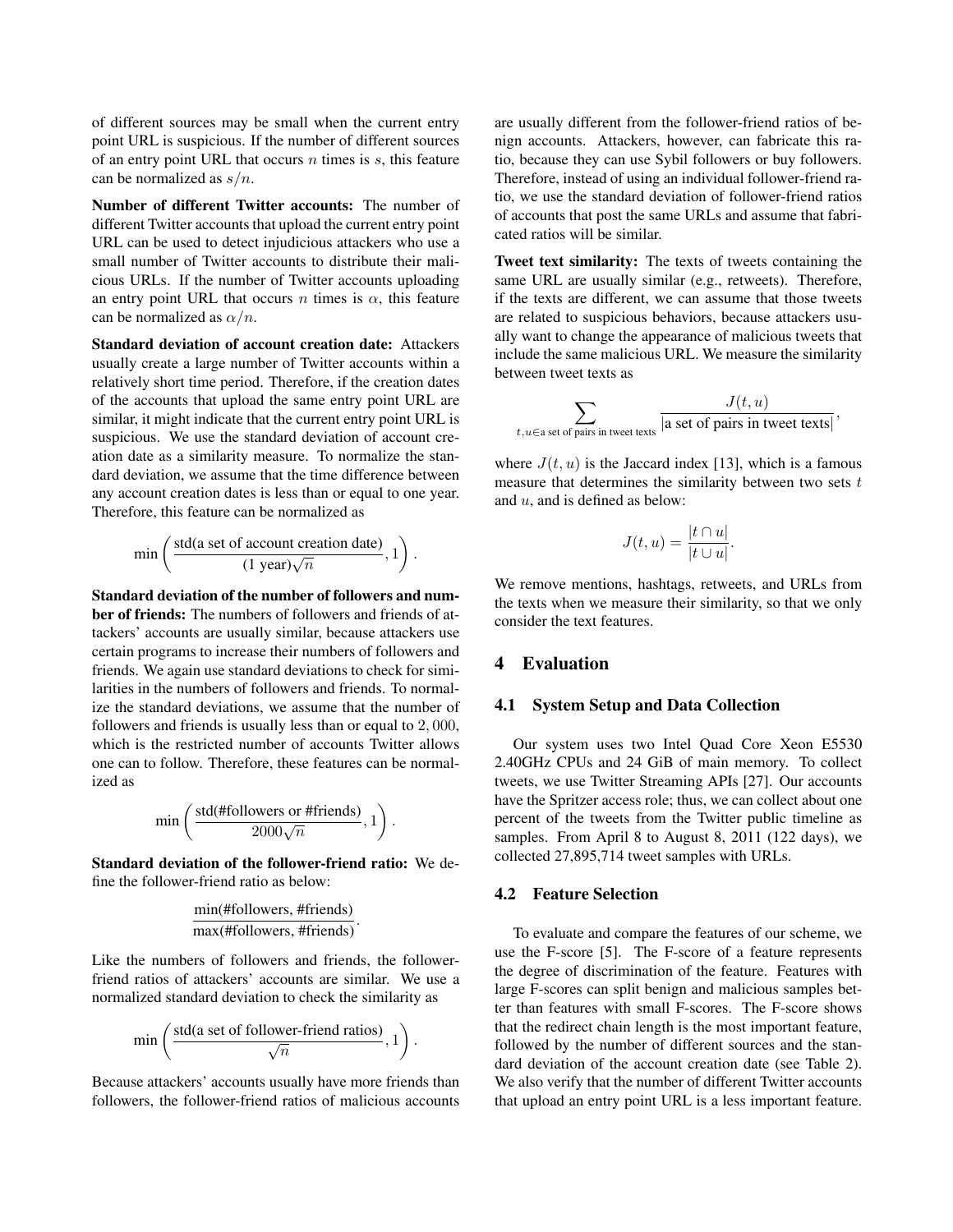**Table 2. F-score of our features**

| Feature                                       | F-score |
|-----------------------------------------------|---------|
| URL redirect chain length                     | 0.0963  |
| Number of different sources                   | 0.0798  |
| Standard deviation of account creation date   | 0.0680  |
| Frequency of entry point URL                  | 0.0374  |
| Position of entry point URL                   | 0.0353  |
| Standard deviation of friends-followers ratio | 0.0321  |
| Number of different landing URLs              | 0.0150  |
| Number of different initial URLs              | 0.0117  |
| Standard deviation of the number of followers | 0.0085  |
| Tweet text similarity                         | 0.0060  |
| Standard deviation of the number of friends   | 0.0050  |
| Number of different Twitter accounts          | 0.0008  |

**Table 3. Training and test datasets**

| Dataset              | Period       | Benign  | <b>Malicious</b> | Total    |
|----------------------|--------------|---------|------------------|----------|
| Training             | $5/10 - 7/8$ | 183.113 | 41.721           | 224, 834 |
| Test <sub>past</sub> | $4/8 - 5/9$  | 71.220  | 6,730            | 77,950   |
| Testfuture           | $7/9 - 8/8$  | 91,888  | 4.421            | 96, 309  |

This result implies that attackers use a large number of different Twitter accounts to distribute their malicious URLs. The similarity of tweet texts is also less important, because many attackers currently do not use different tweet texts to cloak their malicious tweets. In addition, the standard deviations of the number of followers and number of friends are less important, because benign users' numbers of followers and friends are also similar. Interestingly, the standard deviation of the number of followers has a higher F-score value than that of the number of friends, because fabricating the number of followers is more difficult than fabricating the number of friends.

## 4.3 Training and Testing Classifiers

We use 60 days of tweet samples from May 10–July 8 for training the classification models and 62 days of tweet samples from April 8–May 9 and July 9–August 8 to test the classifier with older and newer datasets, respectively. For training and testing, we need to label the datasets. Unfortunately, we cannot find suitable blacklists for labeling our datasets, because many URLs in our datasets, such as blackraybansunglasses.com, are still not listed on public URL blacklists such as the Google Safe Browsing API [10]. Therefore, instead of URL blacklists, we use Twitter account status information to label our datasets. Namely, if some URLs are from suspended accounts, we treat the URLs as malicious. If not, we treat the URLs as benign. Recently, Thomas *et al.* [25] figured out that

**Table 5. Comparing classifier accuracy while varying training weights of benign samples within a 10-fold cross validation (cost 1.6)**

|        |            | %        |      |       |
|--------|------------|----------|------|-------|
| Weight | <b>AUC</b> | Accuracy | FP   | FN    |
| 1.0    | 0.8312     | 87.66    | 1.67 | 10.67 |
| 1.2    | 0.8310     | 87.51    | 1.31 | 11.18 |
| 1.4    | 0.8310     | 87.09    | 1.03 | 11.88 |
| 1.6    | 0.8309     | 86.39    | 0.83 | 12.78 |
| 1.8    | 0.8310     | 86.15    | 0.71 | 13.14 |
| 2.0    | 0.8308     | 85.99    | 0.61 | 13.39 |

most suspended accounts are spam accounts. Therefore, our treatment of URLs is valid. From the training dataset, we found 4, 686, 226 accounts that were active and 263, 289 accounts that were suspended as of August 11, 2011. We also found 224, 834 entry point URLs that appear *more than once* in some windows of 10, 000 sample tweets. Among them, 183, 113 entry point URLs are from active accounts and 41, 721 entry point URLs are from suspended accounts. Therefore, we designated the 183, 113 entry point URLs from active accounts as benign samples and the remaining 41, 721 entry point URLs as malicious samples. We also use the account status information to label the test datasets; the results are shown in Table 3.

We used the LIBLINEAR library [9] to implement our classifier. We compared seven classification algorithms with our training dataset and selected an L2-regularized logistic regression algorithm with a primal function, because it shows the best accuracy values with our dataset (see Table 4). We also tested a number of learning cost values and chose a cost value of 1.6. Because our dataset is unbalanced—the number of benign samples is 4.4 times larger than that of malicious samples—we must choose a good weight value to give a penalty to benign samples. We compared six weight values and selected a weight value of 1.4 for benign samples, because this value produces good accuracy values and relatively low false-positive and falsenegative rates (see Table 5). All the training and 10-fold cross validation can be done in less than three seconds in our evaluation environment. Therefore, the training time is negligible.

We use two test datasets that represent past and future values, to evaluate the accuracy of our classifier (see Table 3). Whether the test datasets regard the past or future ones, our classifier achieves high accuracy, and low falsepositive and false-negative rates (see Table 6). Therefore, our features do not tightly depend on specific time periods and, hence, can be used generally.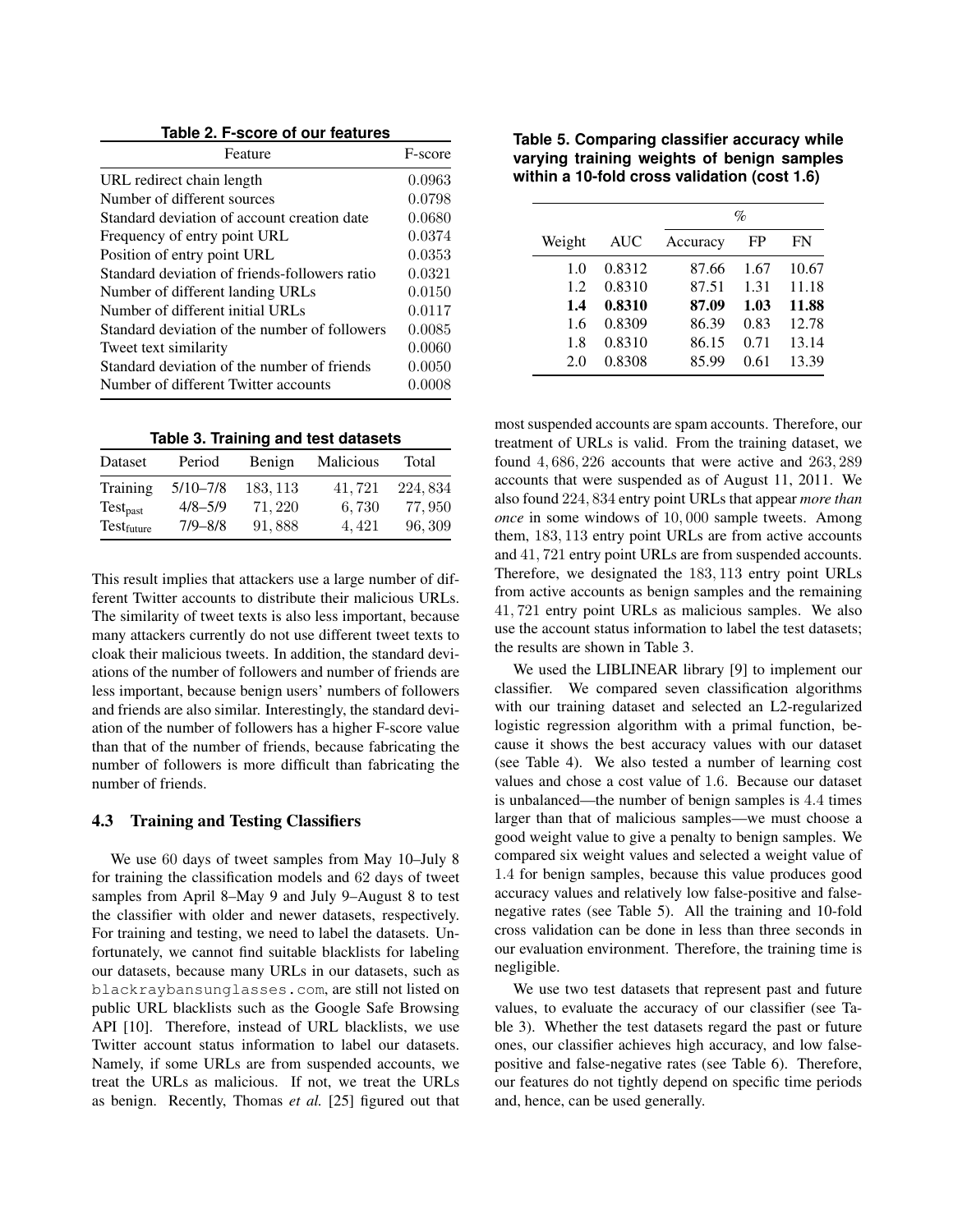**Table 4. Comparing classifiers within a 10-fold cross validation (learning cost 1.0 and weight 1.0). Logistic regression (LR), support vector classification (SVC), area under the ROC curve (AUC), false positive (FP), false negative (FN), and Lagrange primal and dual maximal violation functions that determine termination of training.**

|                                     |            | %        |      |       |
|-------------------------------------|------------|----------|------|-------|
| Classifier                          | <b>AUC</b> | Accuracy | FP   | FN    |
| L2-regularized LR (primal)          | 0.8312     | 87.67    | 1.64 | 10.69 |
| L2-regularized L2-loss SVC (dual)   | 0.8267     | 86.93    | 1.40 | 11.67 |
| L2-regularized L2-loss SVC (primal) | 0.8268     | 86.95    | 1.38 | 11.67 |
| L2-regularized L1-loss SVC (dual)   | 0.8279     | 87.50    | 1.38 | 11.67 |
| L1-regularized L2-loss SVC (primal) | 0.8269     | 86.74    | 1.40 | 11.86 |
| L1-regularized LR (primal)          | 0.8312     | 87.64    | 1.68 | 10.67 |
| L2-regularized LR (dual)            | 0.8310     | 87.63    | 1.69 | 10.67 |

**Table 6. Classification accuracy of test datasets**

|               |        |          | $\mathcal{O}_0$ |      |
|---------------|--------|----------|-----------------|------|
| Dataset       | AUC –  | Accuracy | FP              | FN   |
| $Test_{past}$ | 0.7113 | 91.10    | 1.32            | 7.57 |
| Testfuture    | 0.7889 | 93.11    | 3.67            | 3.21 |

#### 4.4 Data Analysis

We performed a daily analysis on the training dataset. On average, 3756.38 entry point URLs appear more than once in each tweet window during a given day (with a window size of 10, 000). Among them, on average, 282.93 suspicious URLs are detected, where 19.53 URLs are false positives and 30.15 URLs are newly discovered (see Figure 6). This relatively small number of new suspicious URLs implies that many suspicious URLs repeatedly detected by WARNINGBIRD are not detected or blocked by other existing detection systems. To verify the reoccurrence of suspicious URLs, we grabbed May 10's entry point URLs and checked how many times these URLs had appeared in the Twitter public timeline during the next two months (see Figure 7). On average, 17% of suspicious URLs and 5.1% of benign URLs of May 10 were observed during the two months; thus, suspicious URLs are more repeated than benign URLs. Interestingly, 38.9% of the suspicious URLs had appeared again on July 4, 55 days later. Therefore, existing detection schemes cannot detect or block a portion of suspicious URLs that can be detected by WARNINGBIRD.

We also determine whether the domain groupings allow us to detect a larger number of suspicious URLs. We com-



**Figure 6. Daily analysis on training datasets (60 days: May 10–July 8)**

pare grouped and ungrouped URLs by using 16 days of tweet samples from between July 23 and August 8 (except July 31 owing to a local power blackout). On average, we find 334.94 unique suspicious entry point URLs when we group URLs and 79.88 suspicious URLs when we do not group URLs (see Figure 8). Therefore, the domain groupings give us about 4.19 times better detection rates.

#### 4.5 Running Time

We evaluated the running time of our system. First, we compared the running time of each component of our system—domain grouping; feature extraction, including the detection of entry points; and classification—in a single window of collected tweets that varies in size. Even if the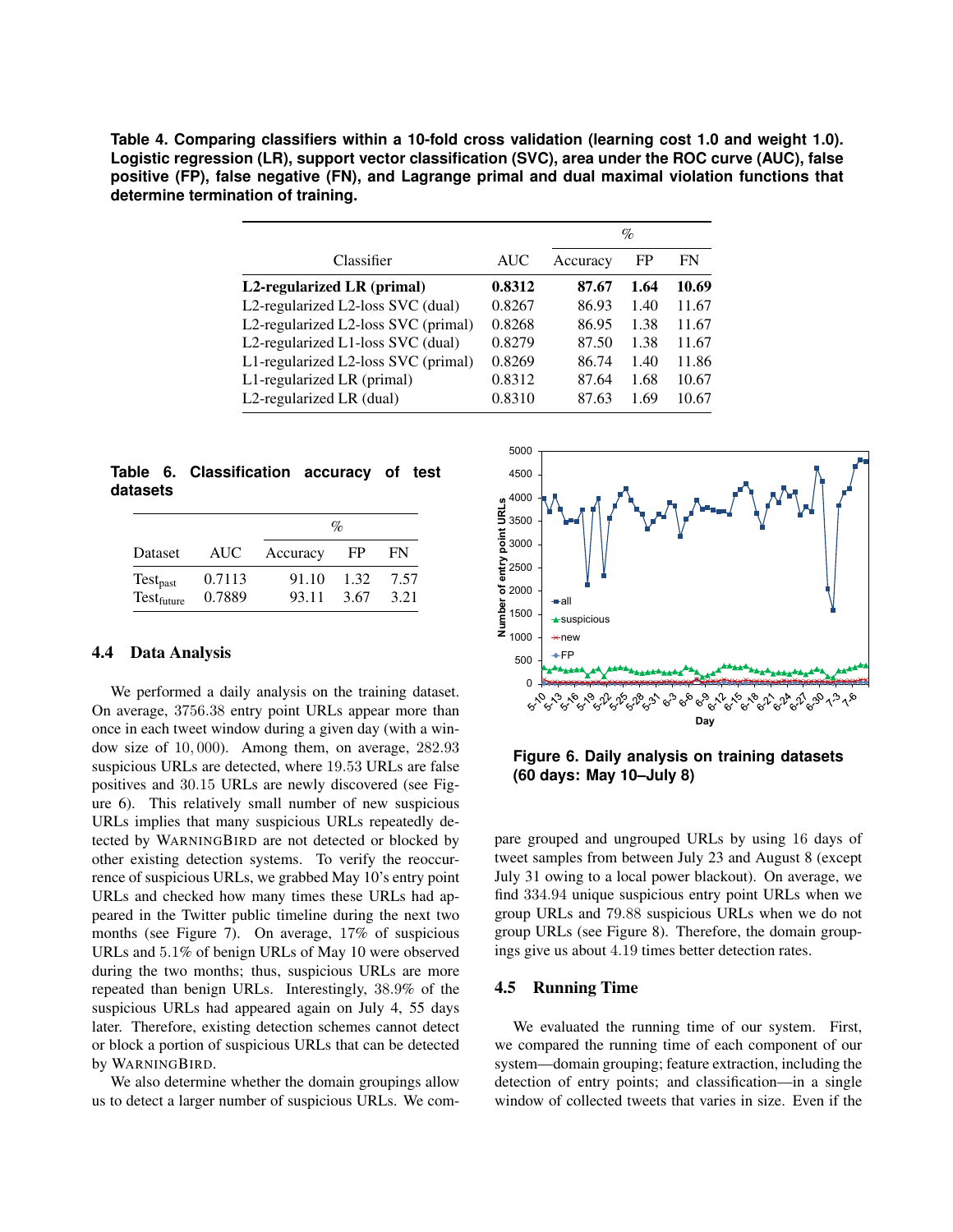

**Figure 7. Reoccurrence of May 10's entry point URLs (59 days: May 11–July 8)**

**Table 7. Required time to classify a single URL when a window size is 100,000 and using 100 concurrent connections for crawling**

| Component               | Avg. running time (ms) |
|-------------------------|------------------------|
| Redirect chain crawling | 24.202                 |
| Domain grouping         | 2.003                  |
| Feature extraction      | 1.618                  |
| Classification          | 0.484                  |
| <b>Total</b>            | 28.307                 |

window size becomes 100, 000, which contains of about 10% of all tweets with URLs per hour, the running time is only 6.9 minutes (see Figure 9). Next, we estimate the time required to classify a single URL. Our system currently uses 100 crawling threads to *concurrently* visit URL redirect chains; on average, each thread requires 2.42 s to visit a single URL redirect chain. If the window size is 100, 000, we need 28.307 ms to process a single URL (see Table 7); thus, our system can process about 127, 000 URLs per hour. Therefore, our system can handle 10% of the tweet samples, the level provided by the Gardenhose access role, in real time. By increasing the number of crawling threads, we can process more than 10% of the tweet samples. For instance, if we use 1, 000 crawling threads, we can process about 576, 000 URLs per hour. Even if we do this, the current implementation cannot process all the tweets, because we would have to process a single URL in less than 3.6 ms to handle 1, 000, 000 URLs per hour.



**Figure 8. Comparing domain grouping results (16 days: July 23–August 8 excluding July 31)**



**Figure 9. Running time for each component to process a tweet window**

## 4.6 Real-time Detection and Sliding Window

The real-time version of WARNINGBIRD uses a sliding window technique for achieving good latency and detection coverage. A small window gives immediate results; however, it cannot catch suspicious URLs that repeat after longtime intervals. A large window has good detection coverage; however, its latency is bad. A sliding window is a well-known technique for taking advantage of both small and large windows. Let  $w$  denote the window size and  $s$ denote the sliding size ( $s \leq w$ ). Whenever a sliding window system receives s new items, it processes the previous  $w - s$  items and the s new items at the same time. Therefore, the latency of this method depends on s and its detection coverage depends on  $w$ . Currently, we have set  $w$  at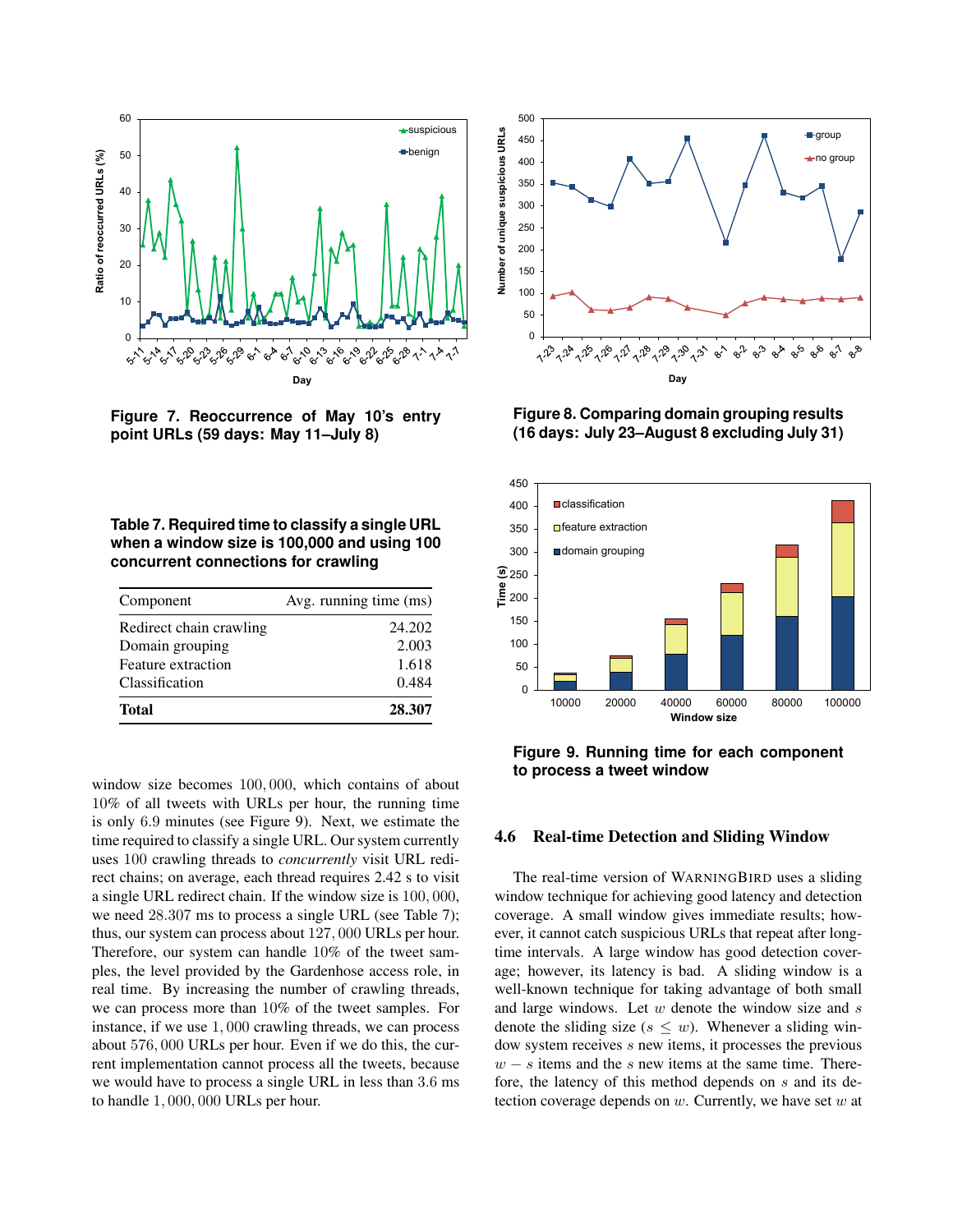

## **Figure 10. Time difference between Warning-Bird's detection of suspicious accounts and Twitter's suspension within a day**

 $10,000$  and s at  $2,000$ . Every 12 minutes, the real-time version of WARNINGBIRD returns suspicious URLs that have appeared in the previous hour. Because our system can process 10, 000 collected tweets in less than one minute (see Figure 9), we can detect suspicious URLs with only oneminute time lags. Between August 6 and August 18, 2011, the real-time WARNINGBIRD reported 4, 336 unique suspicious URLs without system errors.

#### 4.7 Comparison with Twitter

We compare the efficiency of WARNINGBIRD with that of Twitter's detection system. For the comparison, we sampled 14, 905 accounts detected by the real-time WARNING-BIRD between September 1 and October 22, 2011. To compare their efficiencies, we measured the time difference between WARNINGBIRD's detection and Twitter's suspension of the accounts. We monitored the WARNINGBIRD to obtain newly detected suspicious accounts and then checked the status of each account every 15 s until it was suspended, within a day. Among the sampled accounts, 5, 380 accounts were suspended within a day; 37.3% of them was suspended within a minute, another 42.5% of them was suspended within 200 minutes, and the remaining 20.7% of them was suspended within a day (see Figure 10). The average time difference is 13.5 minutes; therefore, our detection system is more efficient than that of Twitter. We also checked the statuses of the sampled accounts on October 28, 2011 to verify the accuracy of our system. Among the 14, 905 accounts, 9, 250 accounts were suspended. We then randomly selected 500 accounts from the remaining 5, 655 active accounts to manually check their suspiciousness. Among the 500 accounts, 320 accounts were suspicious. Therefore, the detection accuracy of our system given the sample data is about 86.3%.

### 5 Discussion

In this section, we discuss some limitations of our system and possible evasion techniques.

Dynamic redirection: Currently, WARNINGBIRD uses a static crawler written in Python. Because it can handle only HTTP redirections, it will be ineffective on pages with embedded dynamic redirections such as JavaScript or Flash redirection. Therefore, WARNINGBIRD will designate pages with embedded dynamic redirection as entry point URLs. This determination causes inaccuracy in some of the feature values, including the redirect chain lengths, positions of the entry point URLs, and the number of different landing URLs. Therefore, in the future we will use customized Web browsers to retrieve redirect chains fully.

Multiple redirections: Web pages can embed several external pages and different content. Therefore, some pages can cause multiple redirections. Because our system currently only considers HTTP redirection and does not consider page-level redirection, it cannot catch multiple redirections. Therefore, we need customized browsers to catch and address multiple redirections.

Coverage and scalability: Currently, our system only monitors one percent of the samples from the Twitter public timeline, because our accounts have the Spritzer access role. As shown in Section 4, if our accounts were to take on the Gardenhose access role, which allows the processing of 10% of the samples, our system could handle this number of samples in real time. The current implementation, however, cannot handle 100% of the Twitter public timeline. Therefore, we must extend WARNINGBIRD to a distributed detection system, for instance, Monarch [24], to handle the entire Twitter public timeline.

Feature evasion methods: Attackers can fabricate the features of their attacks to evade our detection system. For instance, they could use short redirect chains, change the position of their entry point URLs, and reuse initial and landing URLs. These modifications, paradoxically, would allow previous detection systems to detect their malicious URLs. Attackers may also be able to reduce the frequency of their tweets to bypass our detection system. However, this will also reduce the number of visitors to their malicious pages. Features derived from tweet information, however, are relatively weak at protecting against forgery, as many researchers have already pointed out [21, 24, 31]. Attackers could use a large number of source applications and Twitter accounts, use similar tweet texts, and carefully adjust the numbers of followers and friends of their accounts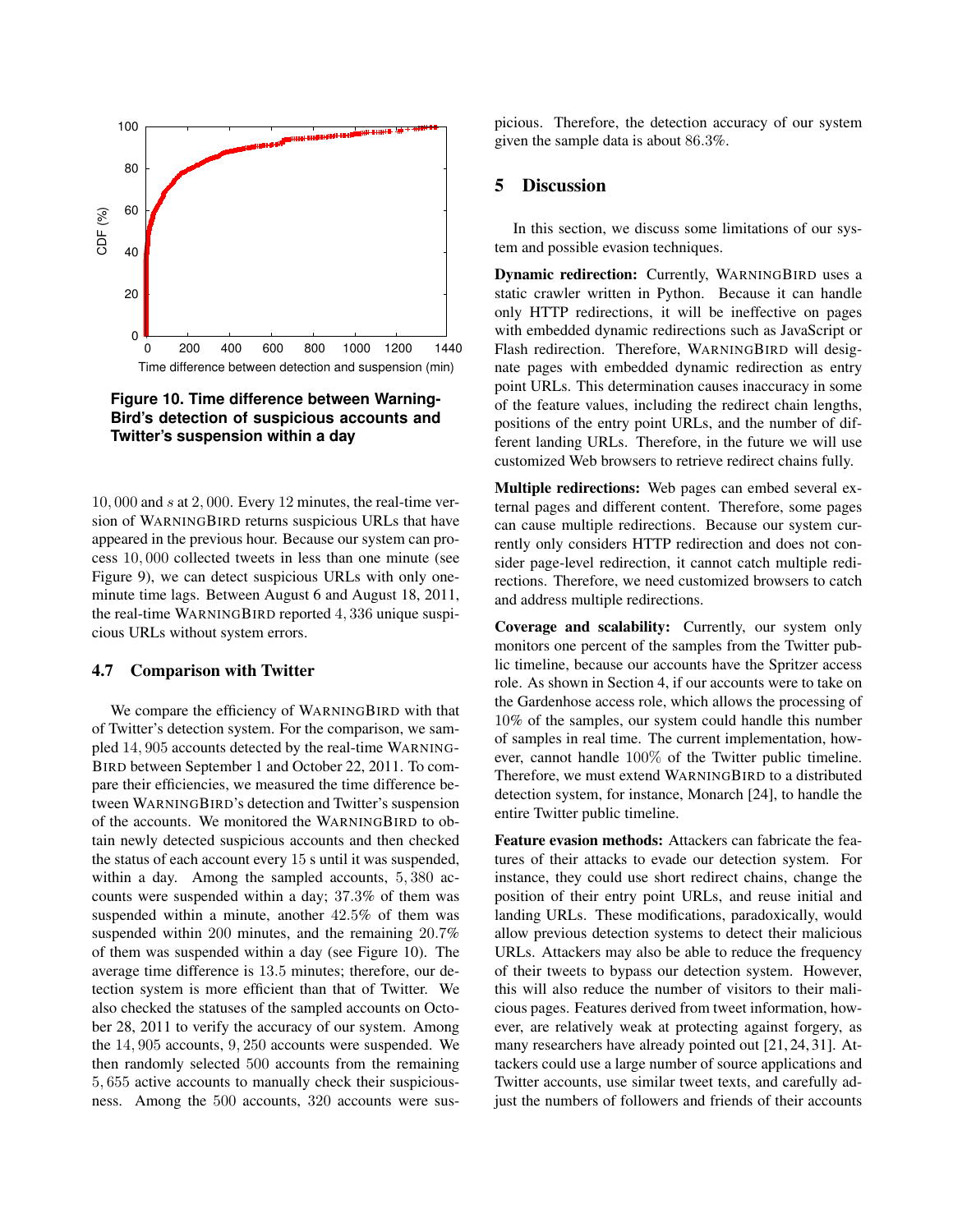to increase the standard deviation values. In addition, they could increase the standard deviation of their account creation date if they own or have compromised older accounts. Although these features are weak, attackers have to consume their resources and time to fabricate these features. Therefore, using these features is still meaningful. The strongest evasion method is definitely to increase the number of redirect servers. This method, however, would require many resources and large financial investment on the part of the attackers.

## 6 Related Work

#### 6.1 Twitter Spam Detection

Many Twitter spam detection schemes have been introduced. Most have focused on how to collect a large number of spam and non-spam accounts and extract the features that can effectively distinguish spam from non-spam accounts. To detect spam accounts, some schemes investigate collected data manually [2, 28], some use *honey-profiles* to lure spammers [16, 23], some monitor the Twitter public timeline to detect accounts that post tweets with blacklisted URLs [11, 31], and some monitor Twitter's official account for spam reporting, *@spam* [21].

Much preliminary work [2, 11, 16, 23, 28] relies on account features including the numbers of followers and friends, account creation dates, URL ratios, and tweet text similarities, which can be efficiently collected but easily fabricated. To avoid feature fabrication, recent work [21,31] relies on more robust features extracted from the Twitter graph. Yang *et al.* [31] focused on relations between spam nodes and their neighboring nodes such as a bidirectional link ratio and betweenness centrality, because spam nodes usually cannot establish strong relationships with their neighboring nodes. They also introduced other features based on timing and automation. Song *et al.* [21] considered the relations between spam senders and receivers such as the shortest paths and minimum cut, because spam nodes usually cannot establish robust relationships with their victim nodes. The extraction of these robust features, however, is time and resource consuming.

## 6.2 Suspicious URL Detection

Many suspicious URL detection schemes have been proposed. They can be classified into either static or dynamic detection systems. Some lightweight static detection systems focus on the lexical features of a URL such as its length, the number of dots, or each token it has [19], and also consider underlying DNS and WHOIS information [17, 18]. More sophisticated static detection systems, such as Prophiler [3], additionally extract features from HTML content and JavaScript codes to detect drive-by download attacks. However, static detection systems cannot detect suspicious URLs with dynamic content such as obfuscated JavaScript, Flash, and ActiveX content. Therefore, we need dynamic detection systems [4, 7, 24, 29, 30] that use virtual machines and instrumented Web browsers for in-depth analysis of suspicious URLs. Nevertheless, all of these detection systems may still fail to detect suspicious sites with conditional behaviors.

## 6.3 ARROW: Generating Signatures to Detect Drive-by Downloads

Zhang *et al.* have developed ARROW [32], which also considers a number of correlated URL redirect chains to generate signatures of drive-by download attacks. It uses honeyclients to detect drive-by download attacks and collect logs of HTTP redirection traces from the compromised honeyclients. From these logs, it identifies central servers that are contained in a majority of the HTTP traces to the same binaries and generates regular expression signatures using the central servers' URLs. ARROW also groups domain names with the same IP addresses to avoid IP fast flux and domain flux [12, 22].

Although the methods for detecting central servers in ARROW and for detecting entry point URLs in WARNING-BIRD are similar, there are three important differences between these two systems. First, ARROW's HTTP traces are redirect chains between malicious landing pages and malware binaries. Therefore, ARROW cannot be applied to detect other Web attacks, such as spam, scam, and phishing attacks, which do not have such redirect chains to enable the downloading of malware binaries. Moreover, if honeyclients cannot access malicious landing pages owing to conditional redirections, ARROW cannot obtain any HTTP traces. Second, ARROW focuses on how to generate the signatures of central servers that redirect visitors to the same malware binaries, whereas WARNINGBIRD focuses on how to measure the suspiciousness of entry point URLs. Third, ARROW relies on logs of HTTP traces to detect central servers. Therefore, it cannot detect suspicious URLs in real time. In contrast, WARNINGBIRD is a real-time system.

## 7 Conclusion

Previous suspicious URL detection systems are weak at protecting against conditional redirection servers that distinguish investigators from normal browsers and redirect them to benign pages to cloak malicious landing pages. In this paper, we propose a new suspicious URL detection system for Twitter, WARNINGBIRD. Unlike the previous systems, WARNINGBIRD is robust when protecting against